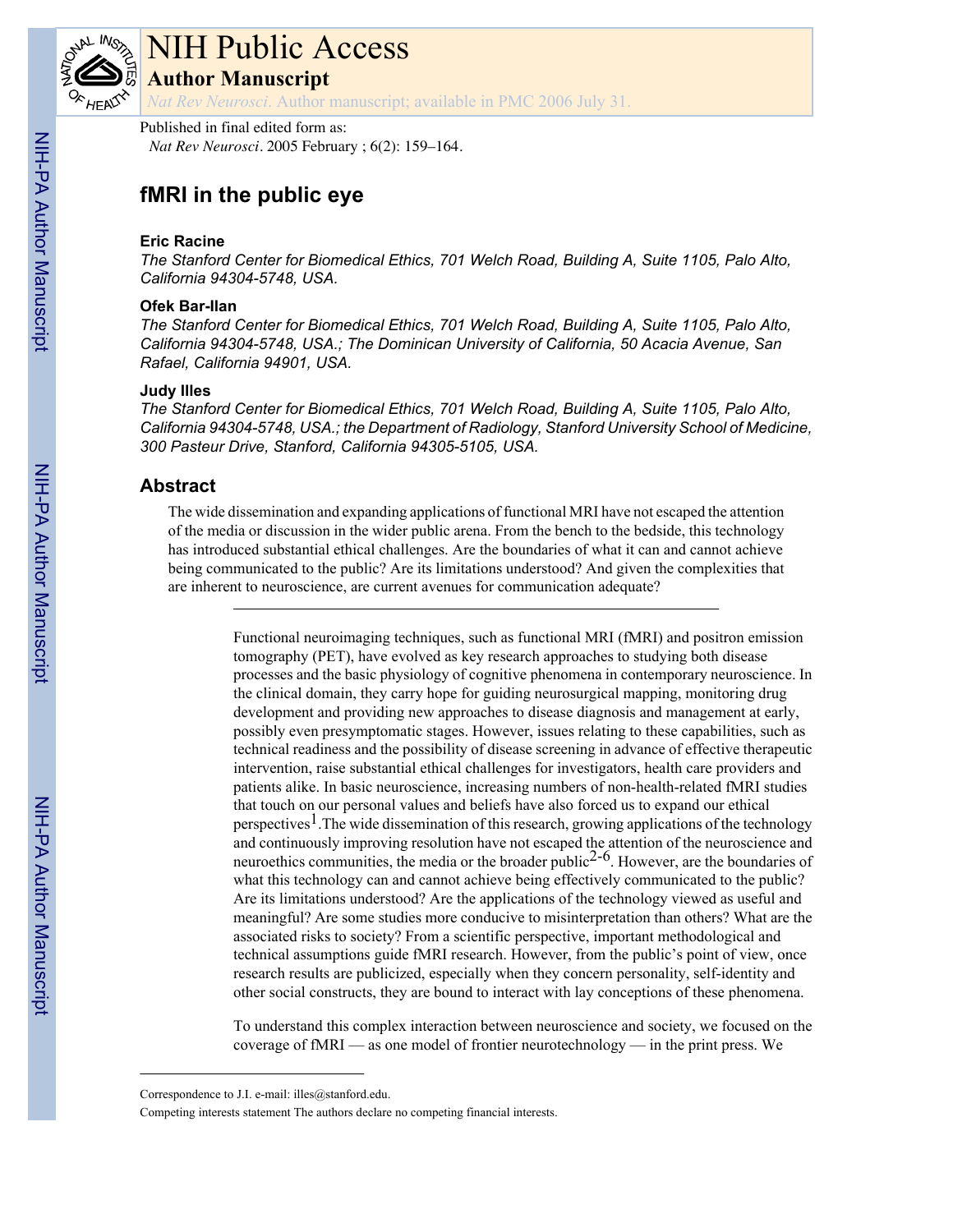investigated how both neuroscience and the media shape the social understanding of fundamental aspects of our reality and how this, in turn, points to issues of scientific communication and public involvement in neuroscience. To this end, we frame our arguments according to three trends that we have observed in press coverage of fMRI — 'neuro-realism', 'neuro-essentialism' and 'neuro-policy'— and explore how neuroethics can attend to the related ethical, legal and social issues by promoting multidirectional communication in neuroscience.

#### **fMRI in the public eye**

The increasing investigation of cognitive and social phenomena using  $fMRI$  represents a relatively new venture for neuroscience. Neuroscientists who pursue such research hope for new insights into behaviour, culture and personality. However, they face new challenges in trying to convey this knowledge meaningfully to the public. Journalists, from their purview, must report these results in an adapted communication style that differs from scientific communication and adheres to a separate set of standards<sup>7</sup>. This creates a context in which the wider significance of research results and efforts for public out-reach intermingle with the reporting of neuroscientific findings.

To understand this context specifically in relation to neuroimaging, and to launch a discussion of these issues, we carried out a press content analysis<sup>8</sup> of samples of print media coverage of fMRI. Using this method, we were able to capture salient messages about the research as they are conveyed to readers. We did not study content from the point of view of scientific accuracy, but rather as a phenomenon of communication that could affect public perceptions. In this respect, the dynamics of news production, including the original interaction between journalists and scientists, are not directly addressed, but this information is also unavailable to readers.

We conducted a key-word search on fMRI using the LexisNexis Academic database of General News (major newspapers), General News (magazines and journals), Medical News (medical and health news), University News and Legal News. We retrieved 132 non-redundant articles for our sample, returned from a search beginning in January 1991 and ending in June 2004 (FIG. 1). Seventy-nine articles were from general sources such as *The New York Times* and the *Washington Post*, and 53 were from specialized sources such as *Pain & Central Nervous System Week* and *New Scientist*.After an initial pilot of a coding scheme and testing for reproducibility, two of us (E.R. and O.B.-I.) coded the articles for tone, presence of ethical issues and type of research reported. Further methodological details are available as online supplementary information.

Among our findings, we observed that press coverage of fMRI featured adults (84%) and, to a lesser extent, school-aged children and adolescents (14%), and infants (2%). It largely provided no explanation of the capabilities and limitations of fMRI (67%). The coverage had a mostly optimistic tone (79%), compared with 16% that was considered balanced and 5% that was critical. Scientific issues, such as validity, were raised more frequently (18%) than ethical issues, such as confidentiality (7%). The ethical issues were found in general source articles only.

We found descriptions of clinical research in 35% of the articles, of non-clinical research (in particular, studies of higher- order cognition and emotions) in 44% and both in 20%. We also found discussion of clinical benefits (for example, early or improved diagnosis, therapy and monitoring of health interventions such as drug effects and neurosurgery) in 65% of the articles, but non-clinical benefits (such as technical improvements of fMRI, non-health related early childhood interventions and improved techniques for lie detection) in only 17%.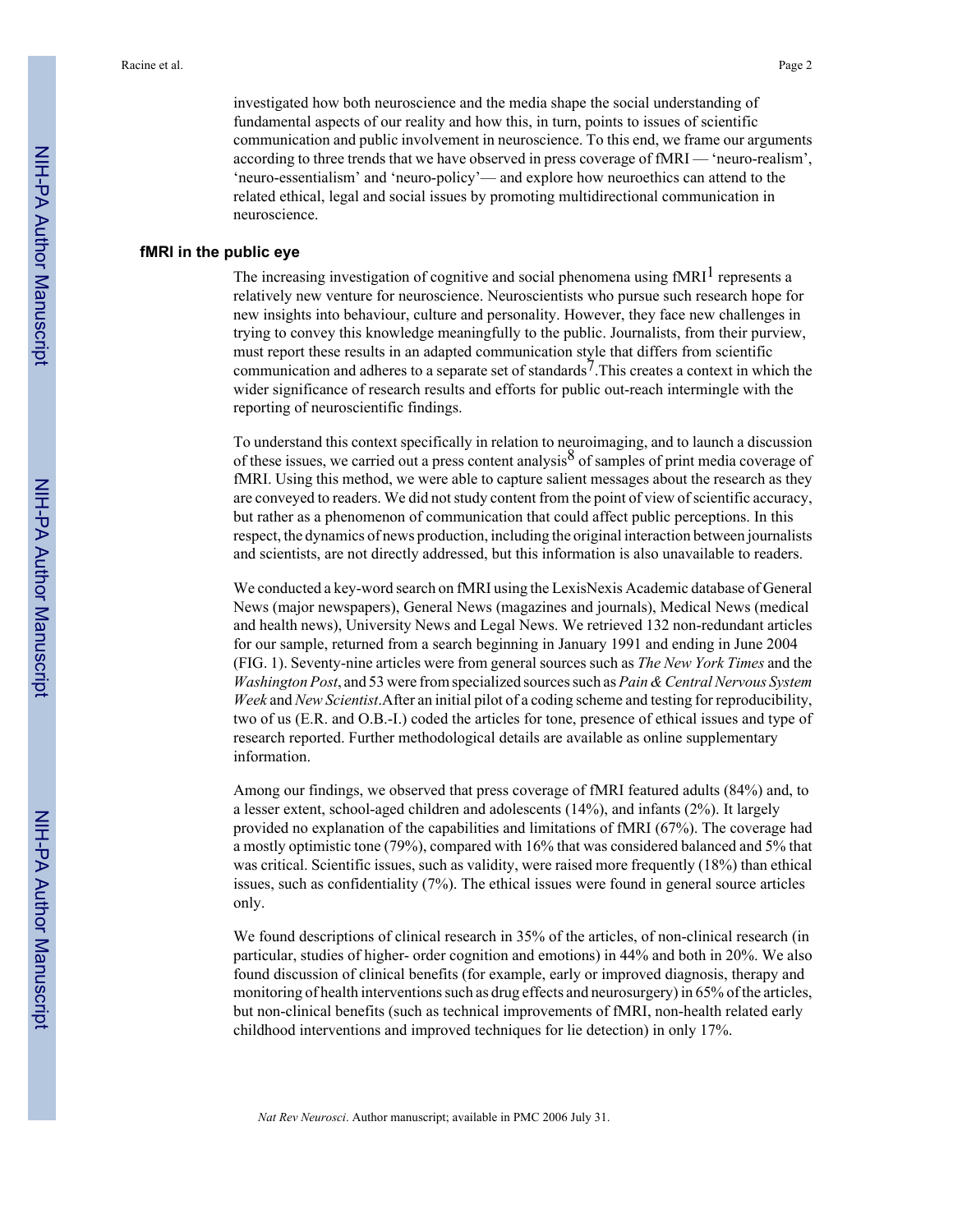To put these findings in perspective, we draw on three concepts that we have termed neurorealism, neuro-essentialism and neuro-policy, and use examples from the articles themselves for illustration. The interaction of these concepts, which encompasses lay perceptions of reality, subjectivity and policy making, combined with both hope and leaps of faith about the meaning of the data across the lifespan, contribute to public appreciation of the benefits and risks of functional neuroimaging. These interactions undoubtedly also influence the evolution of the science itself, as researchers are not isolated from wider social and cultural beliefs about the brain.

#### **Neuro-realism**

Our concept of 'neuro-realism' describes how coverage of fMRI investigations can make a phenomenon uncritically real, objective or effective in the eyes of the public. This occurs most notably when qualifications about results are not brought to the reader's attention. For example, commenting on an fMRI study of fear, one article<sup>9</sup> states, "Now scientists say the feeling is not only real, but they can show what happens in the brain to cause it." Many occurrences of neurorealism deal with the effectiveness of health-related procedures such as acupuncture. For example,"Patients have long reported that acupuncture helps relieve their pain, but scientists don't know why. Could it be an illusion? Now brain imaging technology has indicated that the perception of pain relief is accurate."<sup>10</sup> Another headline: "A relatively new form of brain imaging provides visual proof that acupuncture alleviates pain."11 Furthermore, because fMRI investigation shows activation in reward centres when subjects ingest high-fat foods, one reads,"Fat really does bring pleasure."12 So, neuro-realism reflects the uncritical way in which an fMRI investigation can be taken as validation or invalidation of our ordinary view of the world. Neuro-realism is, therefore, grounded in the belief that fMRI enables us to capture a 'visual proof ' of brain activity, despite the enormous complexities of data acquisition and image processing.

#### **Neuro-essentialism**

The concept of 'neuro-essentialism' reflects how fMRI research can be depicted as equating subjectivity and personal identity to the brain. In this sense, the brain is used implicitly as a shortcut for more global concepts such as the person, the individual or the self. This is the case in many expressions where the brain is used as a grammatical subject. Headline examples of this phenomenon are: "Brain can banish unwanted memories"<sup>13</sup>, "How brain stores" languages"<sup>14</sup> and "Brain stores perceptions into small meaningful chunks"<sup>15</sup>.

Other statements imply that fMRI is scrutinizing our minds. For example,"The better fMRI systems become, and the more adept scientists get at extracting information from them, the more they will be able to piece together the neural circuits that make us who we are,"<sup>16</sup> and "The brain can't lie: brain scans reveal how you think and feel and even how you might behave. No wonder the CIA and big businesses are interested." Other claims insinuate that individual differences can be reduced to brain differences<sup>17</sup> — "Odds are that gambling addict's brain is built differently" — or that neuroscience provides ultimate explanations  $18$  — "How it all starts" inside your brain."Although studies of the mind and brain are a cornerstone of cognitive neuroscience, neuro-essentialism represents a hasty reduction of identity to the brain.

#### **Neuro-policy**

'Neuro-policy' describes attempts to use fMRI results to promote political and personal agendas, as in the case of interest groups that uphold the investigation of social problems using fMRI. For example, the Lighted Candle Society, a Utah-based non-profit organization that is dedicated to the enhancement of moral values, advocates the use of fMRI to prove that pornography is addictive<sup>19</sup>. Another example of neuro-policy has been reported by a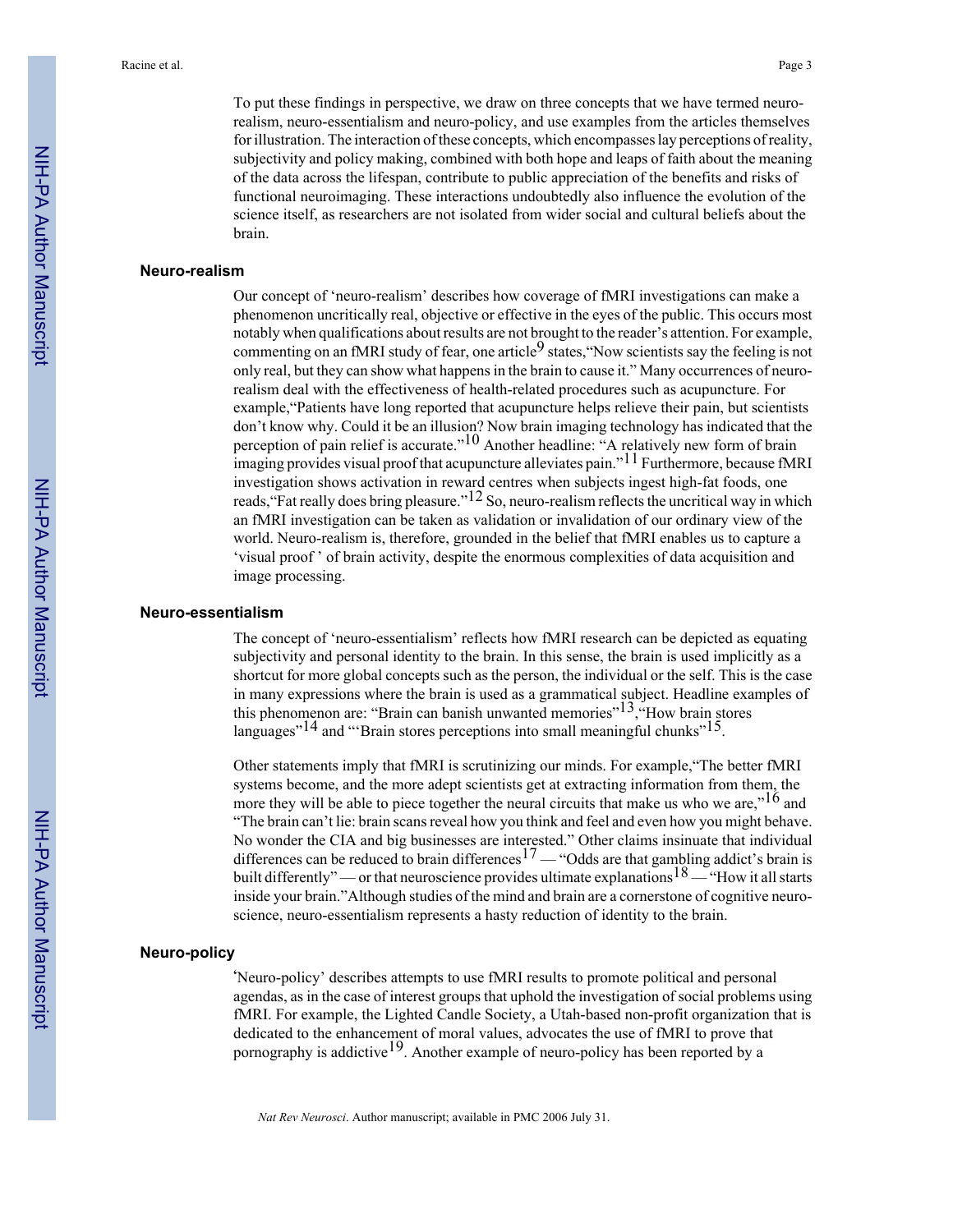neuroscientist who has received queries from "both sides of the current California debate on bilingual education." $20$ 

These examples represent press coverage that shows how neuroscience is extending to new areas of social concern and, accordingly, how neuroscientists are being tapped for advice in policy development. Undoubtedly, an element of neuro-policy can imply neuro-realism and neuro-essentialism, as the regulatory appeal of neuroscience might be increased by the beliefs that brain research shows reality and that the brain is the core of our identity.

Neuro-policy also creates practical challenges for the neuroscientist. What happens when neuroimagers receive calls from journalists to explain their (or others') provocative findings? How can the early state of certain findings be communicated, especially before peer review? What is the proper reaction to 'social demand' for brain findings? Brain-machine neuroengineering research has shown that military demand for neuroscience research can certainly be controversial<sup>21-24</sup>. These are some of the challenges faced by neuroscientists when participating in research efforts that are framed in terms of real-world policy.

#### **Leaps of faith**

Some of the interest in fMRI stems from the hope for and pursuit of a deeper understanding of fundamental human phenomena such as emotion and cognition. However, as we have seen, the way in which some results are presented in the media can be loaded, and whether portrayal of the results is entirely consistent with the intentions of interviewed scientists is an open question. Often we find staggering leaps. Although these can inadvertently lead to 'neurofallacies', as is shown by previous examples, we still find them in the headlines of widely read newspapers such as *The New York Times, The Financial Times* or the *Washington Post* and in magazines such as *Newsweek*.It is not a leap of faith to believe that headlines such as "fMRI knows your secrets" $25$  can have a powerful impact on readers.

The debate about the influence of the written press on public perception of science is still wide open. Some argue that this influence is considerable  $26$  whereas others believe that it is more moderate<sup>27,28</sup>. To take a closer look specifically at neuroscientific research in the press, a survey on public neuroscience literacy conducted on more than 2,000 people in Rio de Janeiro showed that newspaper reading is associated with both positive and negative effects on neuroscience literacy<sup>29</sup>. In an analysis of lobotomy coverage in the popular press, Diffenbach *et al.* provided evidence that initial optimistic news coverage might have been a factor in the rapid and widespread adoption of this psychiatric treatment<sup>30</sup>. At the very least, therefore, print journalism provides some source of information for public discourse.

Press content analysis also indicates ways in which public representations of neuro-science could inform controversial uses of neurotechnology<sup>31</sup>. Consider, for example, the possibility of marketing neuroimaging and other brain products directly to consumers for clinical or nonclinical uses  $32$ . This is likely to increase if consumers believe in fMRI's power to reveal 'the reality' or 'our essence'.

Others have shown that the reporting of what we could call 'critical-period mythology' can narrow childcare and nurturing to certain aspects of brain development, largely leaving out the importance of nutrition or ongoing plasticity<sup>33</sup>. Flawed understanding and leaps of faith can conspire to reinforce parents' searches for new types of child-rearing approaches or interventions, however unscientific those interventions might be<sup>20</sup>. At stake are both the meaning of parenthood and the well-being of the child. One newspaper article critically highlights this phenomenon as follows:"The results of experiments, undeniably exciting but nonetheless limited and preliminary, are being used by non-experts to inform everything from the style of a mother's nurturing to the organization of day-care centers to public policy on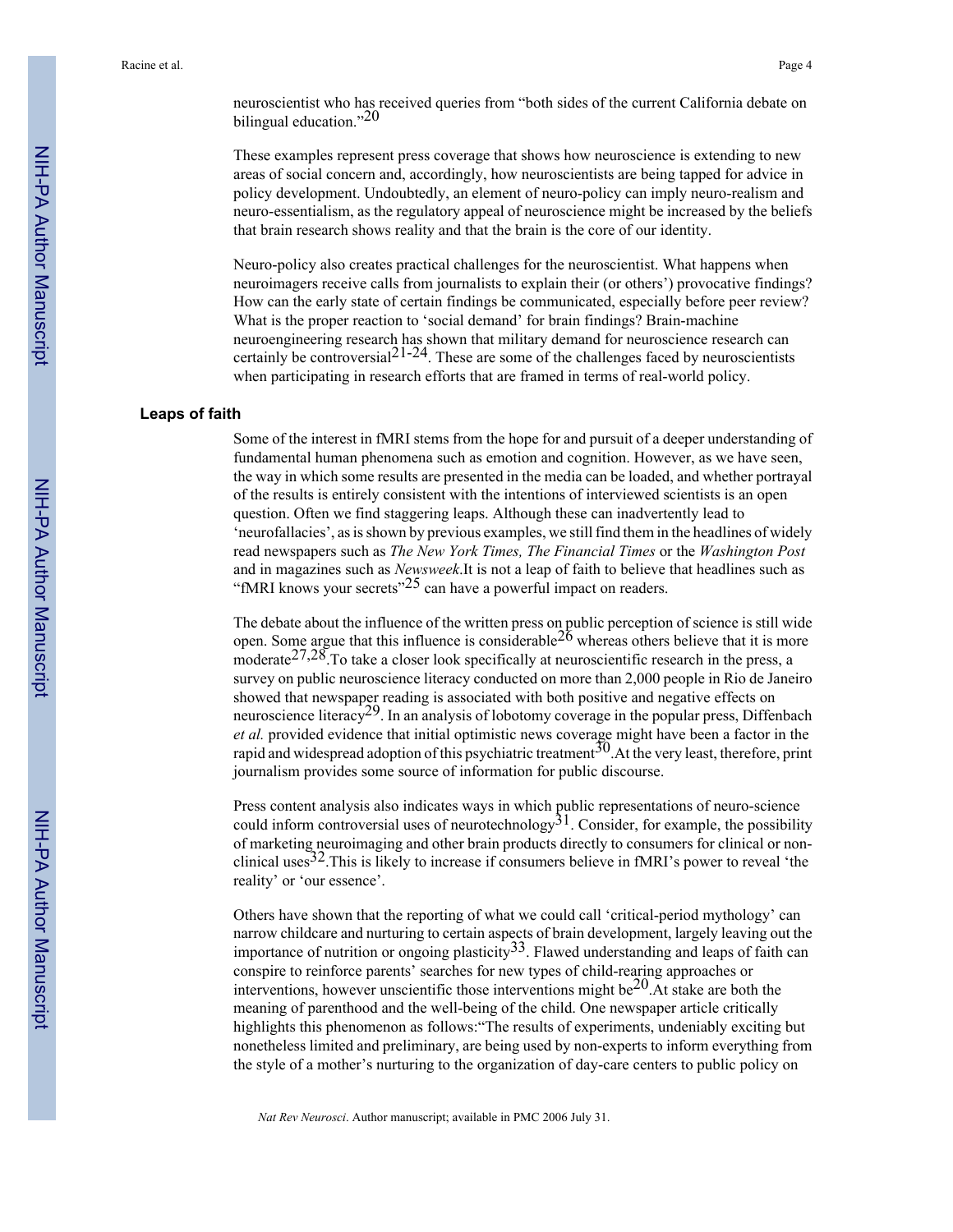child rearing, with precious little scientific data to support ambitious, even aggressive leaps into future education policy. In some cases, neuroscience is being used to usurp the common sense of mothering." $20$  Also on this theme, the medicalization of attention deficit hyperactivity disorder (ADHD) might also have been reinforced by press coverage of related neuroimaging findings<sup>34</sup>. Although the debate about appropriate intervention strategies remains fierce<sup>35</sup>, 36,media emphasis has focused first on the biological and genetic causes of the disorder, and second on environmental and cultural causes<sup>34</sup>.

In a final example of the public adoption of new scientific knowledge for practical benefit, we draw on coverage of pharmaceutical developments that have 'smart drug'<sup>37</sup> potential. As for fMRI, depending on how the benefits and risks of these products are framed in the press, and the extent to which personal identity and social context are involved, it is not unreasonable to expect keen interest in the competitive neurocognitive edge that such products might engender. An entrepreneurial response to those interests is equally predictable and is now being realized38.

#### **Genomics and biotechnology**

To the best of our knowledge, this is the first consideration of fMRI press coverage. It is of interest, therefore, to bring other perspectives to this discussion. The framing of genomics and biotechnology has been studied extensively in the past and also raises many ethical and social issues.

Among our observations about fMRI coverage in the popular and specialized press, we noted an overwhelming optimism for the technology. This finding is consistent with a genomics study in which 91% of 749 genomics articles were rated as entirely positive in tone<sup>39</sup>, with optimistic reporting of other genomics and biotechnology advances<sup>26,39-42</sup>, and with commentaries such as: "Media coverage as a whole is predominantly positive in tone, contrary to some industry claims, and emphasizes benefits and economic trade-offs rather than ethical issues, public awareness questions or the sufficiency of available information to fully predict outcomes."43 Accompanying the general sense of optimism about genomics, studies in the popular press have also considered ethical issues, which were found in about 40% of  $arities^{26,39,44,45}$ . By contrast, in our review of press coverage of fMRI (general sources only, as these are directly comparable to the genomics studies), ethical issues such as confidentiality and human nature were discussed in only 11% of the articles. In a commentary on studies that used brain scans to inform marketing strategies, for example, *The Guardian* reported: "... that using brain scans to predict behaviour is a long way off, the progress is such that we should think about the implications ... It raises serious philosophical questions, because it reduces us to a machine, but there's also a huge moral issue: who should be allowed to access our brain scans, if they can reveal so much about us?"<sup>16</sup> However, scientific challenges, such as interpretation, limitations of fMRI or its validity, were about twice as prevalent, appearing in 23% of the general source articles. For example, "Modern cognitive scientists have thoroughly discounted 'bumpology', and they no longer discuss faculties such as 'marvelousness'. But they have divided the mind into equally suspect categories ... it is probably impossible to dissect cognition into mental modules ... imaging studies that purport to find localization of mental abilities in the brain suffer from a number of flaws that invalidate such discoveries."<sup>46</sup> (TABLES 1 AND 2).

Issues such as commercialization, discrimination and fear of unregulated and unbridled research are often associated with genomics in the press<sup>39,47</sup>. Concerns for the transformation of human nature in the reports of controversial neuromarketing studies<sup>2</sup> resemble concerns of hubris in genetic manipulation of humans. We would expect traditional ethical norms and issues to cross over from genomics to neuroscience, but many genomics-related issues are absent from fMRI reporting. Issues relating to fMRI seem to be more tightly linked to scientific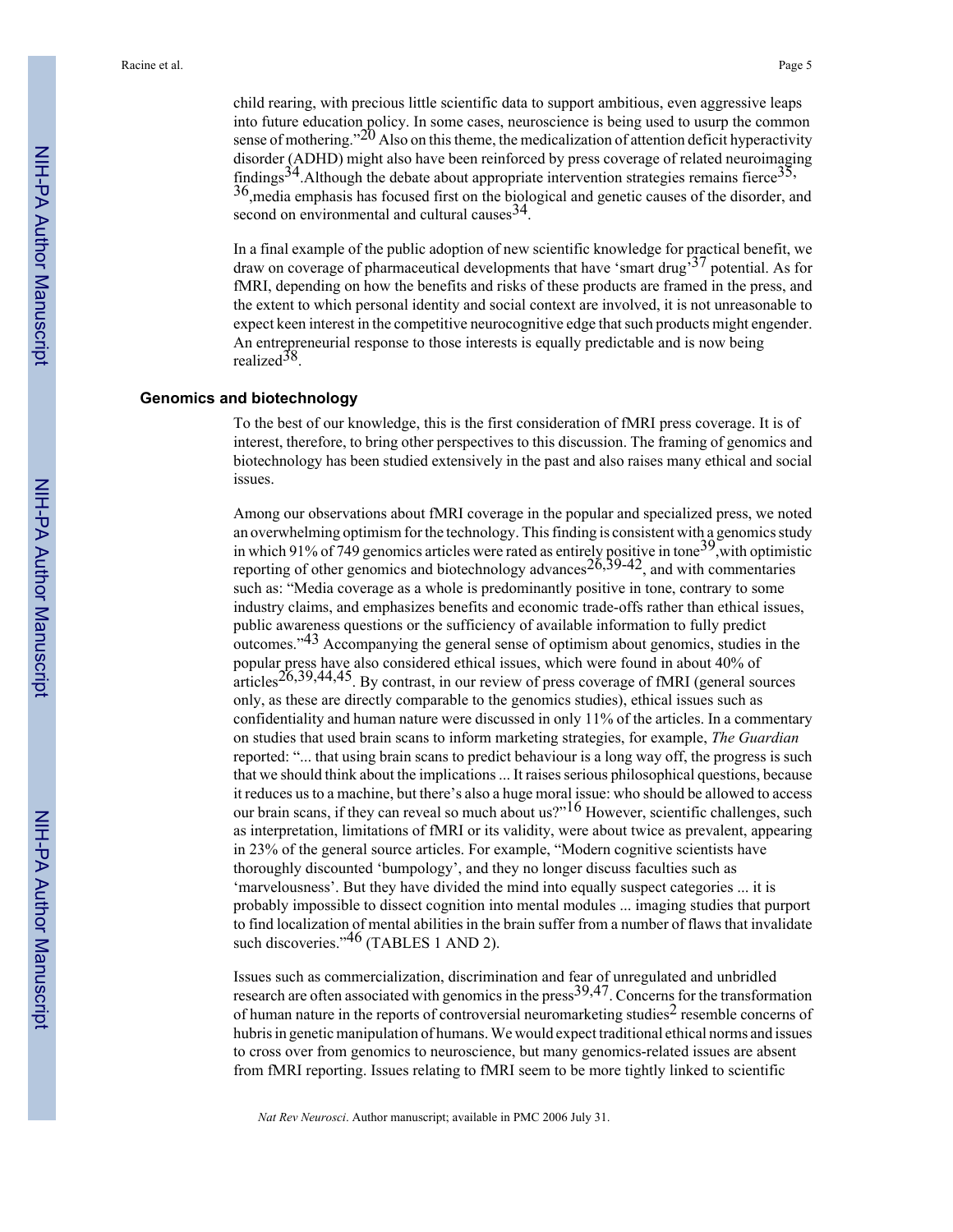concerns, and the content of the limited ethical discussion is only loosely constrained by traditional ethical categories. This might be due to the early state of neuroethical discussions, to the fact that fMRI presents new issues, or to both of these. Nonetheless, even as genomics and neuroscience increasingly cross-fertilize, they will always have different histories. In terms of public concern, eugenics and discrimination have a considerable impact on the public framing of genomics $47$ .

#### **Implications for neuroscience**

The unhappy legacy<sup>48</sup> of psychosurgery can serve as a dramatic reminder of the responsibilities of researchers when their results are presented in the press:"Indeed, perhaps a cautionary lesson can be learned from the history of lobotomy. The hallmark of scientific discovery is objective and controlled experiments with replication that creates a dynamic process evolving through time. However ... this does not occur in a vacuum. For example, medical research is propelled in part by public desperation.<sup>30</sup> When the expectations of the public collide with scientific standards, it can lead to news reporting that uncritically reports benefits and understates risks. Greater attention needs to be paid to the interface between neuroscience and society, of which the press is one conduit."As policymakers, the courts, and the public become aware of imaging techniques and become intrigued by this window on the living brain, researchers must avoid inadvertently fueling misconceptions about the power and promise of neuroimaging. This task is complicated by media accounts that portray brain imaging technology as the functional equivalent of a polygraph, a Rorshach test, or a Ouiji board."49

The scope of the issues raised by fMRI will be at least as far-reaching as those of genomics<sup>50</sup>. We might even face them sooner. It is therefore necessary to promote global and proactive analysis of fMRI. Reflecting on an editorial reaction in the *Lancet Neurology*51 to an article published in *The Economist* on the ethics of neuroscience52, Fins wrote53:"It is the promotion of responsible and scientifically-informed debate which accurately depicts the risks and benefits of new interventions and the emerging regulatory framework with stringent protection of human beings. If the media errs in its depiction of the complexities of emerging neurotechnologies, civic discourse about its meaning will be impoverished."

Although it might seem surprising, we found that general news sources presented more critical discussions of fMRI studies than did specialized scientific and medical sources. The absence of ethical issues in the sample from the specialized press indicates that there is much work to be done in launching discussions within the research community. It further underscores the need for increased participation of the neuroscience community in sustained public dialogue efforts and for intensification of collaborations between neuroscientists and bioethicists. A 1998 *Nature Neuroscience* editorial about the relationship between neuroscientists and emerging public concerns that neuroscience could threaten human values $\delta$  concluded that neuroscientists "should recognize that their work may be construed as having deep and possibly disturbing implications, and that if they do not discuss these implications, others will do so on their behalf."

This is a particularly important observation given that cognitive neuroscience is increasingly integrating social science domains traditionally not involved in neuroscience<sup>54,55</sup>,and nonneuroscientists are directly summoned by studies dealing, for example, with consumer preferences, emotions or decision-making. Accordingly, intensified collaborations between neuroscientists and social scientists are taking place. In this exciting but complex context, specific educational challenges need to be addressed. For example, understanding interests and limitations in the integration of levels of analysis is a primary concern. It will be necessary to provide neuroscientists with more background on the epistemological challenges of studying social phenomena to ensure the validity of their research and to promote qualified, responsible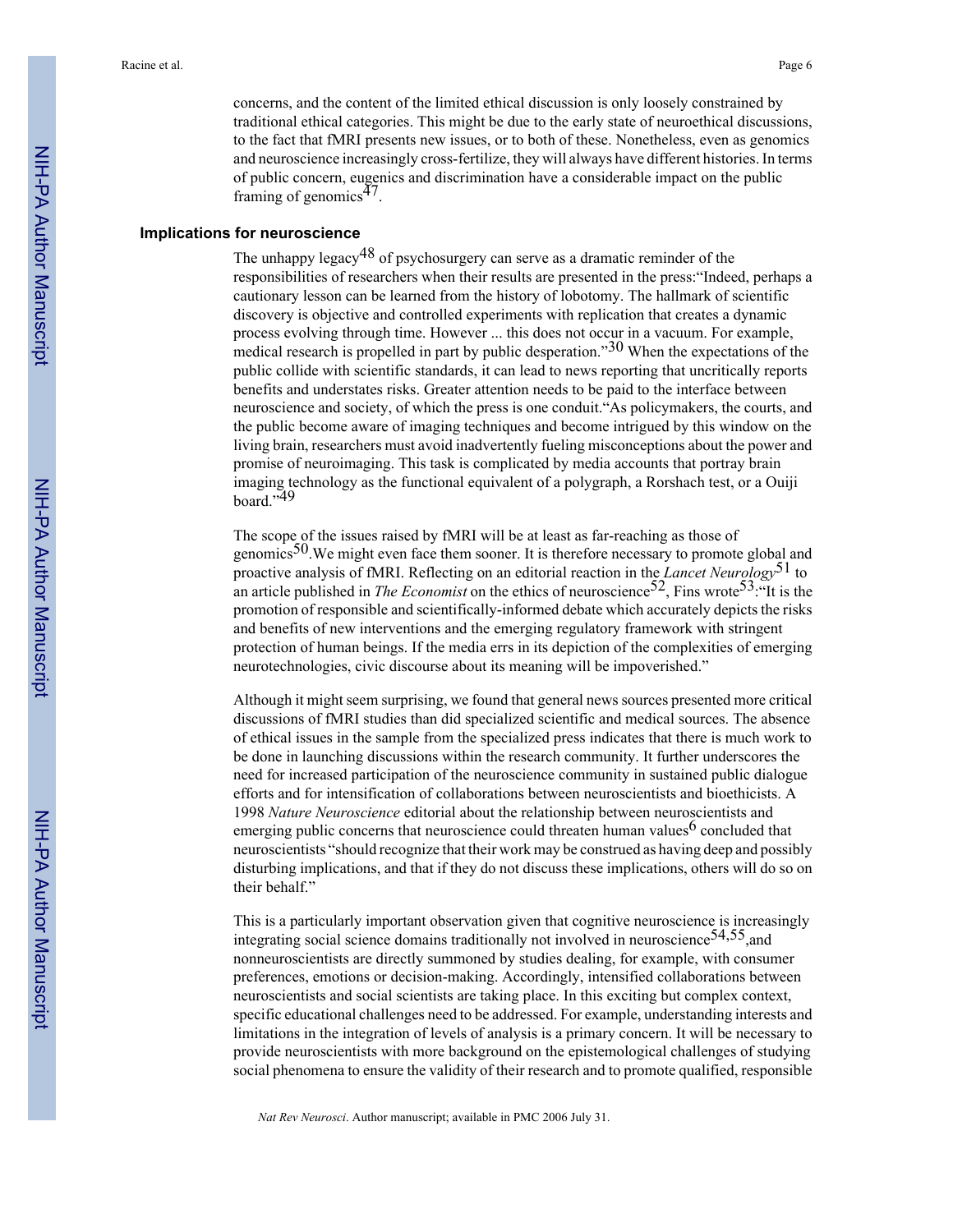and sensitive interpretation of the results<sup>50</sup>. So, an educated media and general public are important aims, but a more broadly-educated scientific community is also an emerging endeavour.

#### **Multidirectional relationships**

If we use the proactive approach that is inherent to neuroethics as a constructive starting point for advancing better communication, exchanges between neuroscientists and the lay public will be promoted not only to increase public understanding of neuroscience, but also to heighten neuroscientists' awareness of issues of public concern<sup>56</sup>. In this sense, continued one-way communication, where neuroscientists rely on traditional media sources to disseminate results<sup> $\frac{7}{1}$ </sup> is limited (FIG. 2) and, as a model for the transfer of knowledge to the public and for public input to neuroscience, has significant inadequacies.

The complexity of the issues at stake and the potential benefits afforded by open debate invite a more elaborate, multidirectional communication scheme (FIG. 3). Such a scheme recognizes both that science is part of culture and that societies are increasingly multicultural<sup>57</sup>. The distinction between expert and lay conceptions becomes a continuum, in which each interacts with the other. Given calls for increased public dialogue, sustained relationships with the media and growing interdisciplinary dialogue with colleagues in the humanities and social science are also needed. This scheme will also enable public advocacy for neuroscience (see the Society for Neuroscience Guide to Public Advocacy), and will firmly situate science communication within a robust framework.

Two-way and multi-way communication has been advocated in ethical discussions of genetics and genomics<sup>58-61</sup>.Regulatory agencies are now promoting public consultation and meaningful dialogue. The International Bioethics Committee of UNESCO (Article 6) promotes the expression of different viewpoints. A Canadian genetic research network has published innovative guidelines requiring that research on a given population be based on dialogue between the population and the research team (see Quebec Network of Applied Genetic Medicine). These recommendations, albeit from a different research domain, express fresh thinking on the relationships between science and society and point towards new challenges to, and ways of, communicating neuroimaging science in a democratic framework. Indeed, open debate is a central tenet of both science and democracy<sup>62</sup> because both are based on critical thinking and freedom of expression. New forms of public debate such as citizen's conferences have been used successfully by the Danish Board of Technology and are now a worldwide phenomenon<sup>63</sup>. Public and community events that showcase neuroscience, such as fairs, museum exhibits and educational forums (see online links for an example), represent other ways in which neuroscientists and the public can meet in a dynamic fashion $64$ .

In an effort to improve public outreach, pressures on journalists must also be put in  $\frac{1}{65}$ . As part of any democracy, the media strives to serve the immediate interests of the population but finds itself in a paradoxical relationship with its audience. In addition to the increasing demand for speed that has been made possible by technologies such as electronic filing, the media also,"tries to give readers and viewers what they want;... it feels responsible for telling them what they should know even when that information is neither easy to assimilate nor popular. And as newspaper and broadcast conglomerates have become publicly owned financial operations responsive to escalating shareholder expectations, the tendency has been to compete for the audience's attention by providing the news that is easiest to assimilate."<sup>65</sup>

Given this broader context, relationships between journalists and scientists need to be retooled to be more sustainable  $33.$  A more informed, critical press — one that can evaluate the claims of benefits in relation to research and that can also pinpoint risks and concerns — is needed. Rose argues that science reporters rely too much on press releases put out by universities and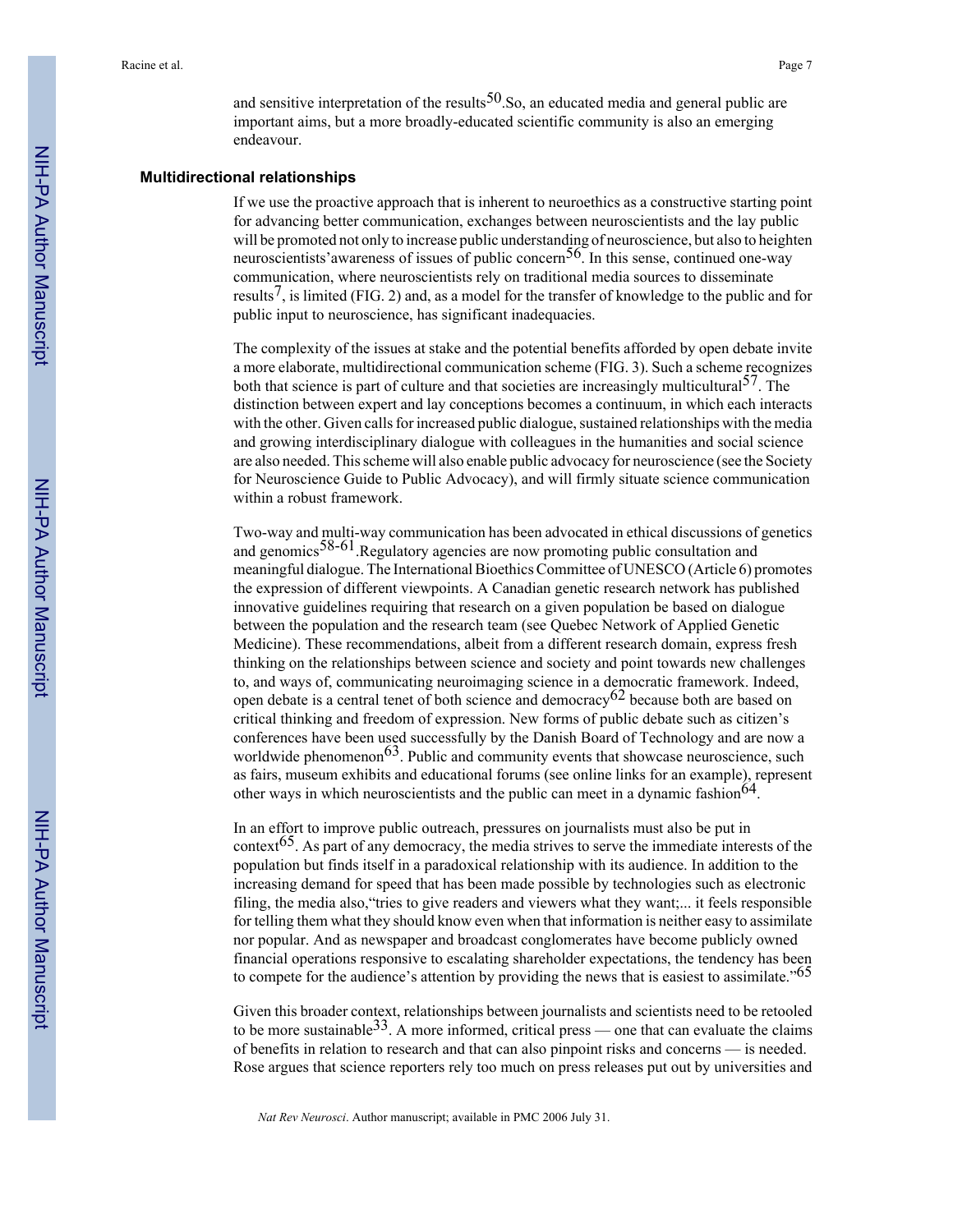scientific journals<sup>56</sup>. This tendency is indeed disquieting: press releases, in particular from scientific meetings, often involve results that will not be published  $66$ .

To further manage the consequences of our three original concepts of neuro-realism, neuroessentialism and neuro-policy, media reporters also need to reflect on how they select and frame fMRI studies to ensure balanced and sensitive communication. In parallel, and despite the time and career pressures of interfacing with the media, the neuroscience community must respond by reflecting on its own ways of conveying the complexities of fMRI and other neurotechnologies to the press, and ensure proper interpretation of the results. Communication of the limitations of fMRI technology and critical appraisal of claims of health benefits are immediate challenges. New collaborations with bioethics and humanities scholars in the design of investigations into the lay perception of neurotechnologies, on medical, scientific and public perceptions of neurological and psychiatric diseases, and on patient narratives, will also be instrumental in broadening the reflection and bringing new elements to the discussion. To fully realize and appreciate the transition, we will need increasingly elaborate and diverse research perspectives.

Resistance to some of these suggestions is not unexpected, but this does not dispirit the endeavour. In the end, debate among neuro-scientists, life science colleagues, the media and the public represents an exercise in critical thinking and self-reflection. It brings into focus and strengthens the pillars of science, medicine and our pluralist society.

#### **Acknowledgements**

Supported by The Greenwall Foundation, the National Institutes of Health and the National Institute of Neurological Disorders and Stroke (J.I.) and an FQRSC postdoctoral fellowship to E.R. The authors extend their thanks to C. Jennings for inspiring this project and to S. W. Atlas, T. A. Raffin, P. Schraedley Desmond and M. Gallo.

# **References**

- 1. Illes J, Kirschen MP, Gabrieli JD. From neuroimaging to neuroethics. Nature Neurosci 2003;6:205. [PubMed: 12601375]
- 2. Editorial. Brain scam. Nature Neurosci 2004;7:683. [PubMed: 15220922]
- 3. Jaffe S. Fake method for research impartiality (fMRI). Scientist 2004;18:64.
- 4. Butler D. Advances in neuroscience 'may threaten human rights'. Nature 1998;391:316. [PubMed: 9450733]
- 5. Beyond Therapy. Biotechnology and the Pursuit of Happiness. President's Council on Bioethics/Harper Collins; Washington DC: 2003. p. 328
- 6. Editorial. Does neuroscience threaten human values. Nature Neurosci 1998;1:535–536. [PubMed: 10196554]
- 7. Nelkin, D. How the Press Covers Science and Technology. W. H. Freeman and Company; New York: 1995. Selling Science.
- 8. Neuendorf, KA. The Content Analysis Guidebook. Sage Publications, Thousand Oaks; California: 2002.
- 9. Anonymous. Fear of pain may be worse than pain itself. The New York Times; (New York): Jun 22. 1999 p. 14
- 10. Anonymous. The cutting edge. The Washington Post; (Washington): Dec 17. 1999 p. Z05
- 11. Anonymous, Acupuncture. brain images demonstrate pain relief. Pain Cent. Nerv. Syst. Week Dec 17;1999 :13.
- 12. Biskup, A. Fat really does bring pleasure. The Boston Globe; (Boston): Apr 13. 2004 p. C3
- 13. Cookson, C. Brain can banish unwanted memories. Financial Times; (Lond.): Jan 9. 2004 p. 11
- 14. Blakeslee, S. How brain stores languages. Plain Dealer; (Cleveland): Jul 27. 1997 p. 2J
- 15. Anonymous. Brain stores perceptions into small meaningful chunks. The Hindu; (India): Jul 27. 2001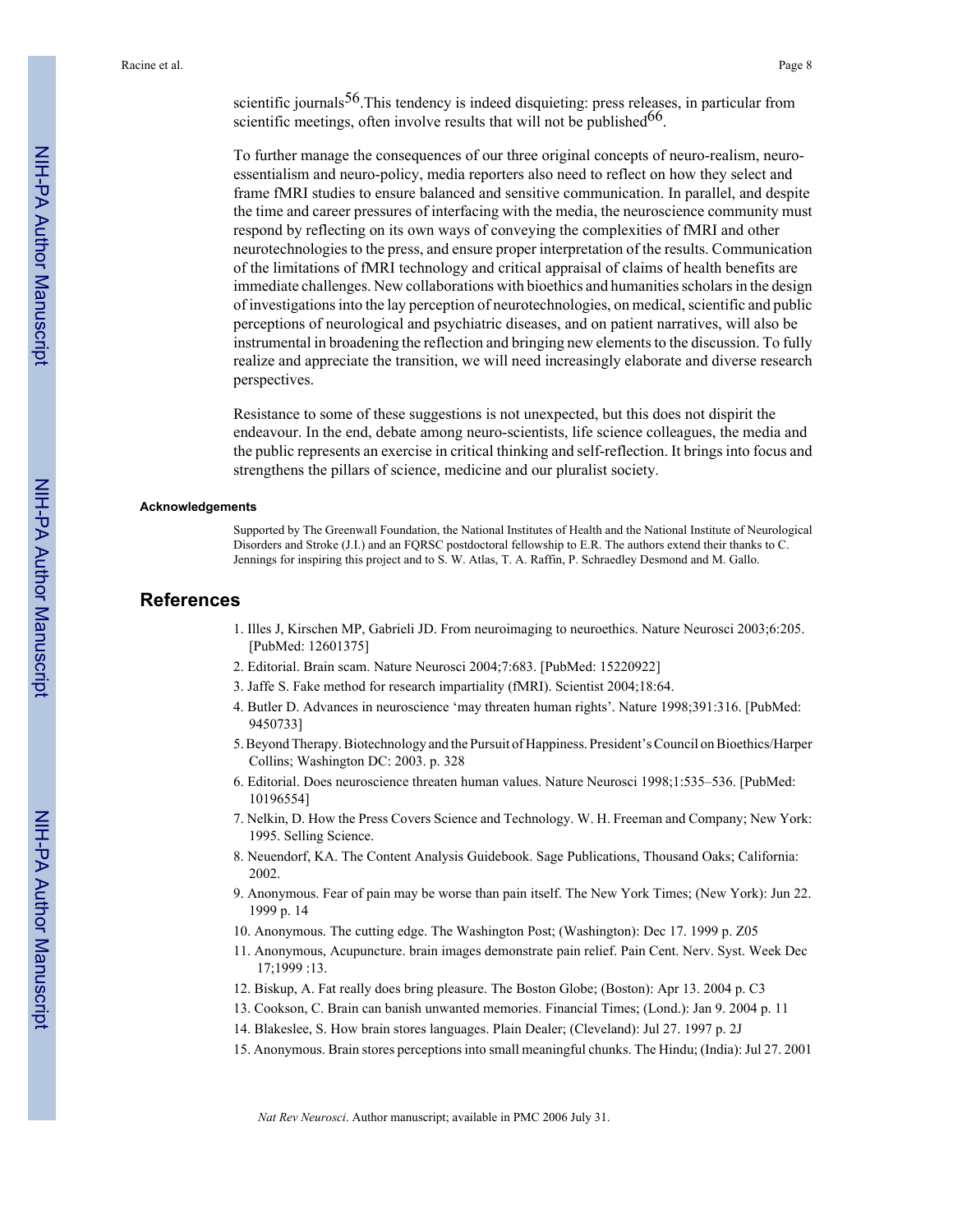- 16. Sample, I.; Adam, D. The brain can't lie: brain scans reveal how you think and feel and even how you might behave. The Guardian; (Lond.): Nov 20. 2003 p. 4
- 17. Anonymous. Odds are that gambling addict's brain is built differently. Times-Picayune; (New Orleans): Sep 18. 2003 p. 3
- 18. Begley, S. How it all starts inside your brain. 137. Newsweek; (New York): Feb 12. 2001 p. 40-42.
- 19. Bacon, J. Group to prove pornography is addictive. The Daily Universe (Brigham Young University); May 12. 2004
- 20. Hall, SS. The scientific method: test-tube moms. The New York Times; (New York): Apr 5. 1998 p. 22
- 21. Editorial. Silence of the neuroengineers. Nature 2003;423:787.
- 22. Hoag H. Neuroengineering: remote control. Nature 2003;423:796–798. [PubMed: 12815397]
- 23. Rudolph A. Military: brain-machine could benefit millions. Nature 2003;424:369. [PubMed: 12879040]
- 24. Rizzuto DS, Breznen B, Greger B. Military-funded research is not unethical. Nature 2003;424:369. [PubMed: 12879039]
- 25. Abella, HA. fMRI knows your secrets. Imaging; Diagn: Mar 1. 2004 p. 9
- 26. Conrad P. Genetic optimism: framing genes and mental illness in the news. Cult. Med. Psychiatry 2001;25:225–247. [PubMed: 11453260]
- 27. Geller G, Bernhardt BA, Holtzman NA. The media and the public reaction to genetic research. JAMA 2002;287:773. [PubMed: 11851549]
- 28. Condit CM, Ferguson A, Thadhani C, Parrott R. An exploratory study on the impact of news headlines on genetic determinism. Sci. Commun 2001;22:379–395.
- 29. Herculano-Houzel S. Do you know your brain? A survey on public neuroscience literacy at the closing of the decade of the brain. Neuroscientist 2002;8:98–110. [PubMed: 11954564]
- 30. Diefenbach GJ, Diefenbach D, Baumeister A, West M. Portrayal of lobotomy in the popular press: 1935-1960. J. Hist. Neurosci 1999;8:60–69. [PubMed: 11624138]
- 31. Farah MJ, Wolpe PR. Monitoring and manipulating brain function: new neuroscience technologies and their ethical implications. Hastings Cent. Rep 2004;34:35–45. [PubMed: 15281725]
- 32. Illes J, Kirschen M. New prospects and ethical challenges for neuroimaging within and outside the health care system. Am. J. Neuroradiol 2003;24:1932–1934. [PubMed: 14625212]
- 33. Thompson RA, Nelson CA. Developmental science and the media. Am. Psychol 2001;56:5–15. [PubMed: 11242988]
- 34. Schmitz MF, Filippone P, Edelman EM. Social representations of attention deficit/hyperactivity disorder 1988-1997. Cult. Psychol 2003;9:383–406.
- 35. Goldman LS, Genel M, Bezman R, Slanetz PJ. Diagnosis and treatment of attention-deficit/ hyperactivity disorder in children and adolescents. JAMA 1998;279:1100–1107. [PubMed: 9546570]
- 36. Diller LH. The run on Ritalin: attention deficit disorder and stimulant treatment in the 1990s. Hastings Cent. Rep 1996;26:12–18. [PubMed: 8722521]
- 37. Rose SP. 'Smart drugs': do they work? Are they ethical? Will they be legal. Nature Rev. Neurosci 2002;3:975–979. [PubMed: 12461554]
- 38. Farah MJ, et al. Neurocognitive enhancement: what can we do and what should we do. Nature Rev. Neurosci 2004;5:421–425. [PubMed: 15100724]
- 39. Racine, E.; Gareau, I.; Doucet, H. The press and public debate: a study of genomics in francophone press (1992-2001). GE3LS Symposium, Vancouver; Canada. 5; Feb. 2004
- 40. Moreno, C.; Lujan, J.; Moreno, L. La ingeníera genética humana en la prensa: Analisis de contenido de ABC, El Pais, y La Vanguardia (1988-1993). (Instituto de Estudios Avanzados (CSIC); Madrid: 1996.
- 41. Mulkay M. Embryos in the news. Public Underst. Sci 1994;3:33–51. [PubMed: 11659866]
- 42. Kohring M, Matthes J. The face(t)s of biotech in the nineties: how the German press framed modern biotechnology. Public Underst. Sci 2002;11:143–154. [PubMed: 14621677]
- 43. Priest SH, Talbert J. Mass media and the ultimate technological fix: newspaper coverage of biotechnology. SWMCJ 1994;10:76–85.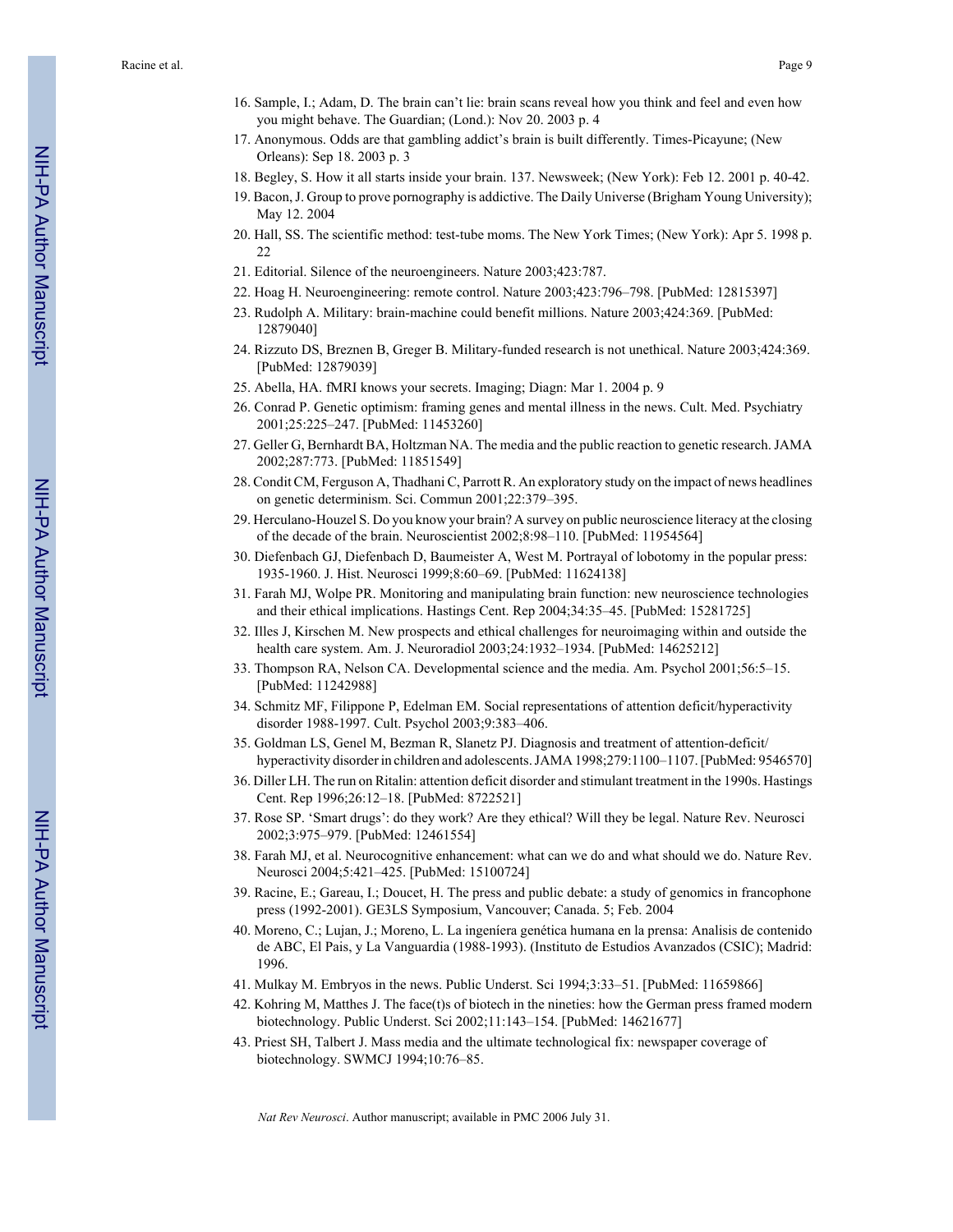- 44. Craig DA. Ethical language and themes in news coverage of genetic testing. J& MCQ 2000;77:160– 174.
- 45. Petersen A. Biofantasies: genetics and medicine in the print news media. Soc. Sci. Med 2001;52:1255– 1268. [PubMed: 11281408]
- 46. Monasterky, R. Land mines in the world of mental maps. The Chronicle of Higher Education; (USA): Nov 2. 2001 p. 20
- 47. Tambor ES, Bernhardt BA, Rodgers J, Holtzman NA, Geller G. Mapping the human genome: an assessment of media coverage and public reaction. Genet. Med 2002;4:31–36. [PubMed: 11839956]
- 48. Gostin LO. Ethical considerations of psychosurgery: the unhappy legacy of the prefrontal lobotomy. J. Med. Ethics 1980;6:149–156. [PubMed: 7420386]
- 49. Kulynych J. Legal and ethical issues in neuroimaging research: human subjects protection, medical privacy, and the public communication of research results. Brain Cogn 2002;50:345–357. [PubMed: 12480482]
- 50. Illes J, Racine E. Imaging or Imagining? A neuroethics challenge informed by genetics. Am. J. Bioeth. (in the press)
- 51. Editorial. A scared new world. Lancet Neurol 2002;1:137. [PubMed: 12849466]
- 52. Editorial. Open your mind. The *Economist*. May 25;2002
- 53. Fins JJ. The ethical limits of neuroscience. Lancet Neurol 2002;1:213. [PubMed: 12849453]
- 54. Dalgleish T. The emotional brain. Nature Rev. Neurosci 2004;5:582–589.
- 55. Cacioppo JT, Berntson GG, Sheridan JF, McClintock MK. Multi-level integrative analyses of human behavior: social neuroscience and the complementing nature of social and biological approaches. Psychol. Bull 2000;126:829–843. [PubMed: 11107878]
- 56. Rose SPR. How to (or not to) communicate science. Biochem. Soc. Trans 2003;31:307–312. [PubMed: 12653626]
- 57. van Dijck J. After the 'two cultures': toward a '(multi)cultural' practice of science communication. Sci. Commun 2003;25:177–190.
- 58. Nature Rev. Genet 2004;5:467–475. [PubMed: 15153999]
- 59. Racine E. Discourse ethics as an ethics of responsibility: comparison and evaluation of citizen involvement in population genomics. J. Law Med. Ethics 2003;31:390–397. [PubMed: 14626547]
- 60. Condit, CM.; Parrott, RL.; O'Grady, B. Genetics and Public Health in the 21st Century: Using Genetic Information to Improve Health and Prevent Disease. In: Koury, M.; Burke, W.; Thomson, EJ., editors. Oxford Univ. Press; Oxford/New York: 2000. p. 549-568.
- 61. Garland MJ. Experts and the public: a needed partnership for genetic policy. Public Underst. Sci 1999;8:2241–2254.
- 62. Sclove RE. Better approaches to science policy. Science 1998;279:1283.
- 63. Abelson J, et al. Deliberations about deliberative methods: issues in the design and evaluation of public participation processes. Soc. Sci. Med 2003;57:239–251. [PubMed: 12765705]
- 64. Cameron W, Chudler E. A role for neuroscientist in engaging young minds. Nature Rev. Neurosci 2003;4:1–6.
- 65. Gardner, H.; Csikszentmihalyi, M.; Damon, W. Good Work: When Excellence and Ethics Meet. Basic Books; New York: 2001.
- 66. Schwartz LM, Woloshin S, Baczek L. Media coverage of scientific meetings: too much, too soon. JAMA 2002;287:2859–2863. [PubMed: 12038934]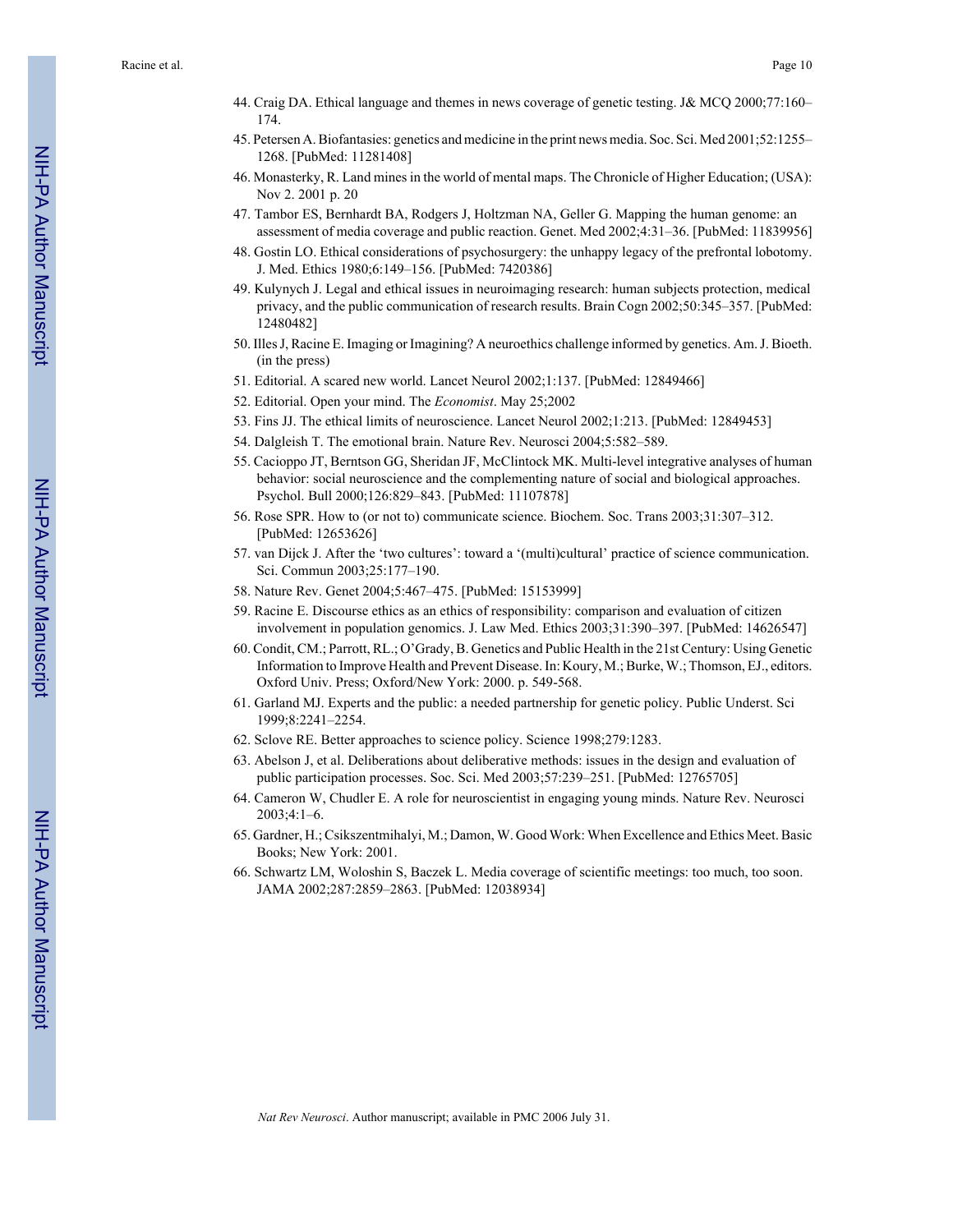

#### **Figure 1.**

**Composition of the sample of articles returned to a search of print media coverage (general and specialized sources combined) of fMRI from January 1991 to June 2004.** \*Projected value for 2004.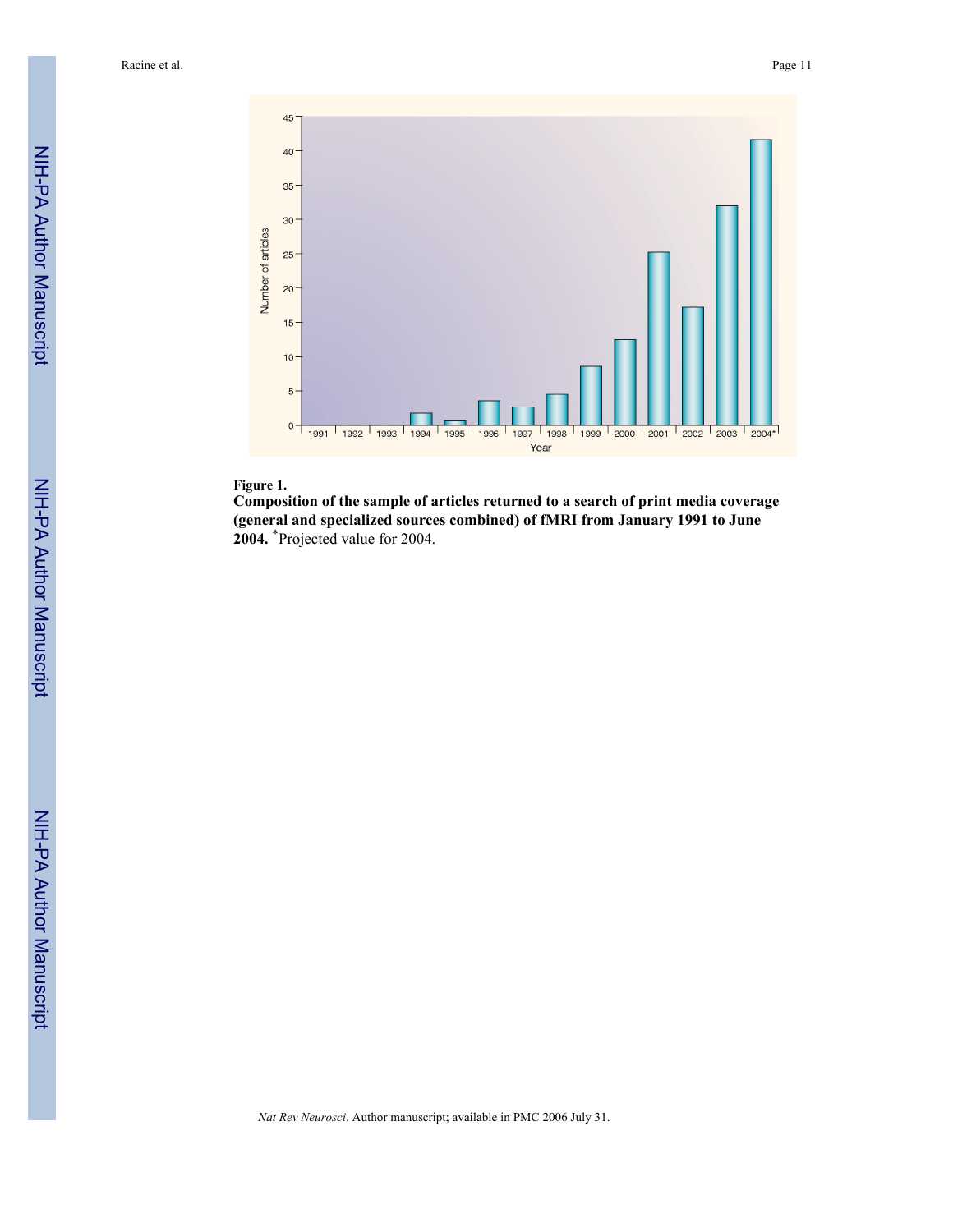

## **Figure 2.**

**Unidirectional communication in neuroscience.** Unidirectional communication is based on an expertise model of knowledge. Conveying accurate information to the public is the primary goal of science communication.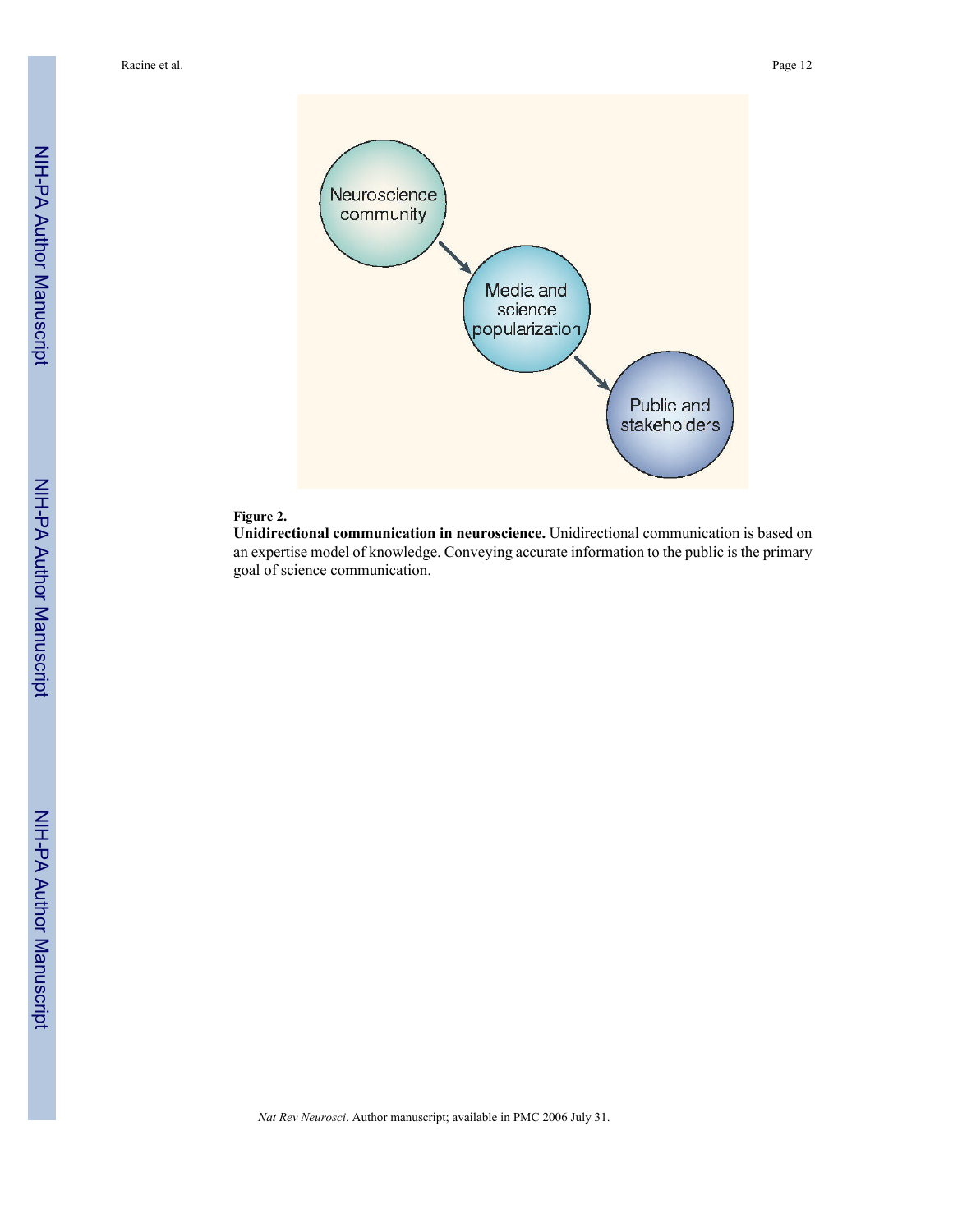

## **Figure 3.**

**Multidirectional communication in neuroscience.** Multidirectional communication encourages open dialogue and the mutual enrichment of all parties. Accuracy of scientific information is a key goal and differences in interpretation promote reflection. Ensuring dynamic inquiry and debate is integral to science and a pluralist democratic society.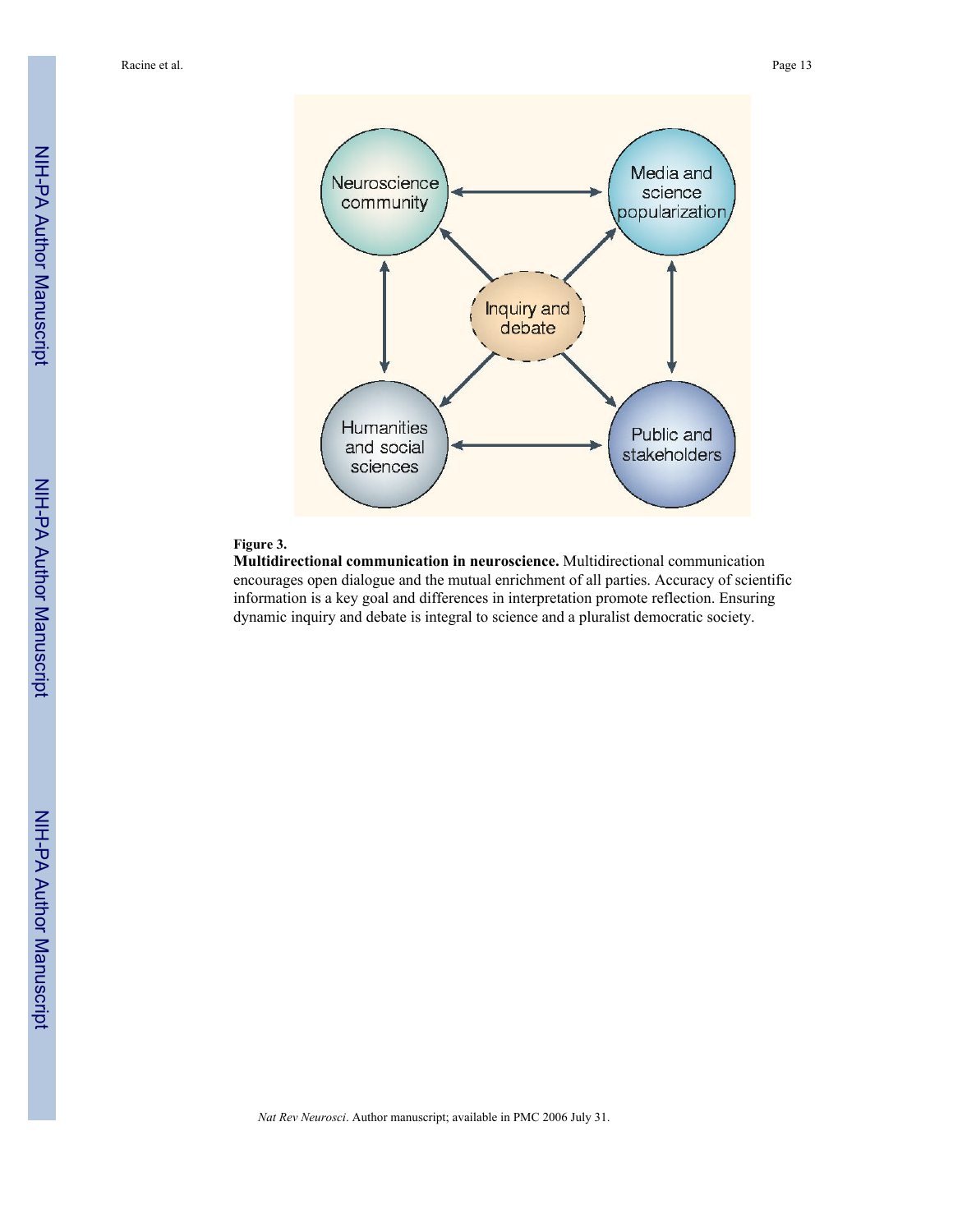#### **Table 1**

# Definition of functional MRI issues identified in press coverage

| <b>Issue</b>       | <b>Definition</b>                                                                                                                                          |
|--------------------|------------------------------------------------------------------------------------------------------------------------------------------------------------|
| Ethical            |                                                                                                                                                            |
| Human nature       | Risks and concerns that relate to the transformation of human nature; manipulation of people conducive to a view<br>of humans as mere means; misuses.      |
| Confidentiality    | Risks and concerns that relate to the potential harm that could result from sharing confidential information.                                              |
| Troubling findings | Risks and concerns that relate to the potential harm to individuals or society of findings of actions based on fMRI<br>findings or of incidental findings. |
| Recruitment        | Risks and concerns that relate to the recruitment of research subjects and protection of subjects enrolled in protocols.                                   |
| Scientific         |                                                                                                                                                            |
| Limitations        | Risks and concerns that relate to the limitations of knowledge gained by fMRI and its scope of application.                                                |
| Interpretation     | Risks and concerns that relate to interpretation/meaning of findings by the public and researchers.                                                        |
| Validity           | Risks and concerns that relate to scientific research design.                                                                                              |

fMRI, functional MRI.